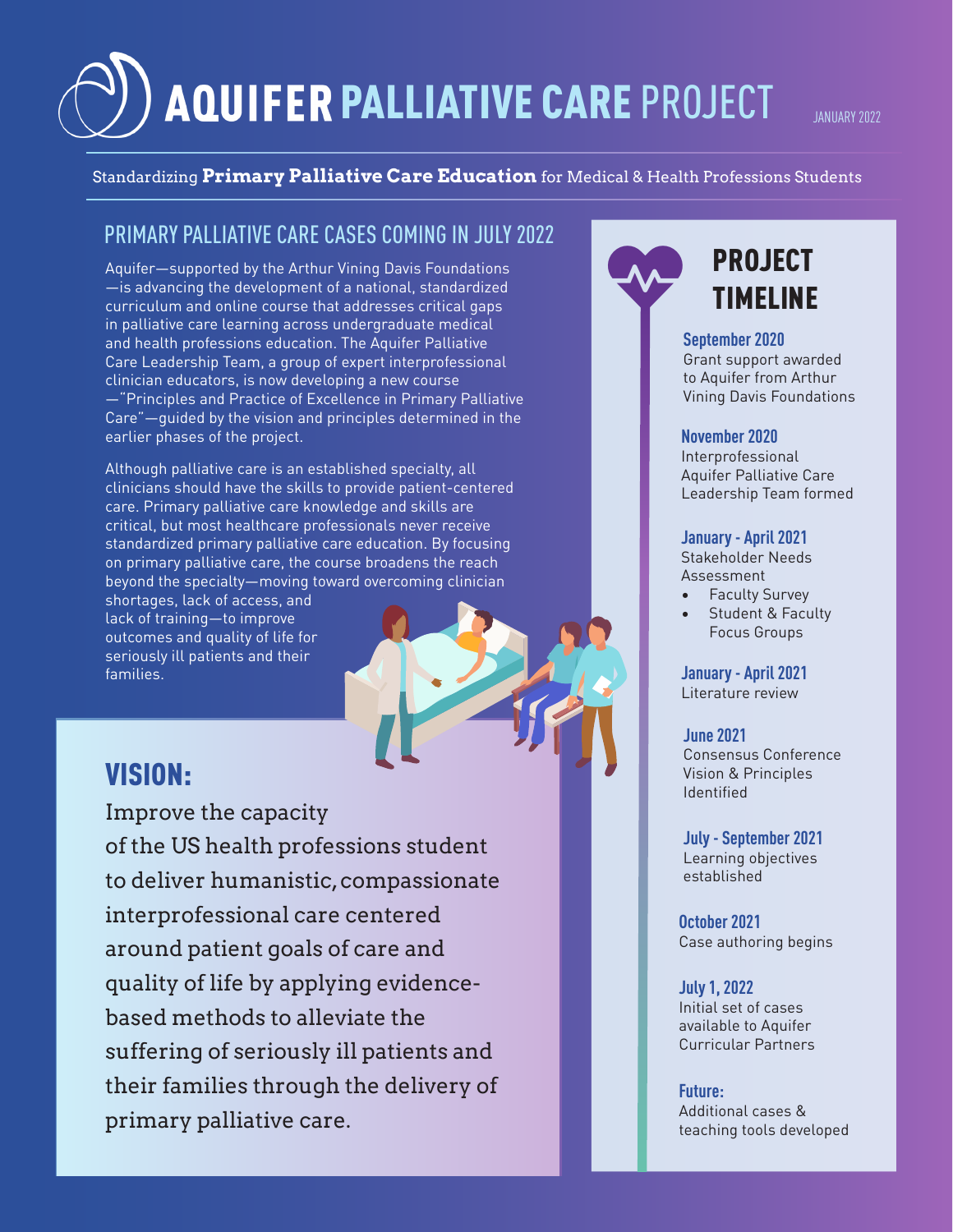### FACULTY & STUDENT FEEDBACK

# Identifying Gaps

Research findings from stakeholder surveys & focus groups identified many common challenges that national standardized curricula and learning tools could address.

### **STUDENTS & FACULTY AGREE**

# 50% of students are **not prepared for serious illness conversations**

#### GAPS: FACULTY VIEW

### **COVERAGE, CONSISTENCY & COMMUNICATION**

What gaps, if any, do you see in your curriculum related to palliative care?



#### GAPS: STUDENT VIEW

### **BASIC KNOWLEDGE, ROLES & MANAGING CONFLICT**

Students felt unprepared related to:

- Differences between palliative care & hospice; managing care transitions
- Approaching serious illness conversations/ understanding student role
- Navigating patient/family/team conflicts
- A Managing pain and opiods
	- 5 Addressing spiritual and cultural issues and their impact on decisions



# Key Themes

Common themes emerged from faculty and student feedback:

### STUDENT FEEDBACK

"If more students understand the role of palliative care, they will advocate for more patients to have it."

### **Communication Skills Family meetings & conflict management**

**Recognizing syndromes & signs of dying**

### **Interprofessional**

**Processing personal emotions**

**Symptom management** **Pain management & opiods**

**Interdisciplinary cases through the lifespan**

**Definitions & foundational knowledge**

**teams**

**Social determinants of health & cultural understanding**

### **Palliative care vs. hospice**

#### **SOURCES**

Faculty Survey (Feb 2021); 237 respondents from MD, DO, PA & NP programs. Faculty Focus Groups (March 2021); 30 participants from MD, DO, PA, & NP programs. Student Focus Group (Feb 2021): 14 participants (2 PA students, 5 2nd-year medical students, 5 3rd-year medical students)



### FACULTY FFFDRACK

"Palliative care & end of life care are ubiquitously underrepresented topics in the medical school curriculum."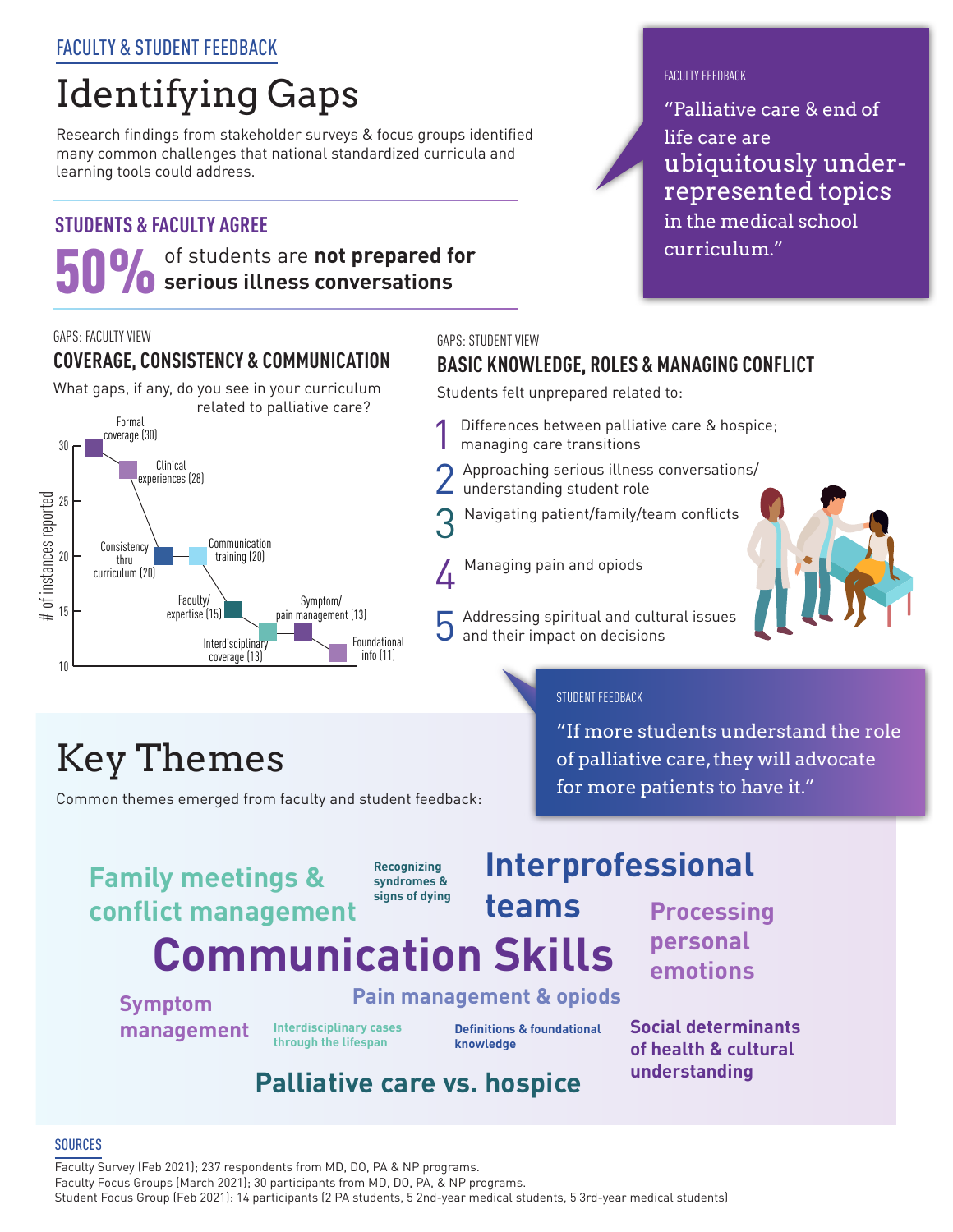# Curricular Integration

### **WHERE & WHEN PALLIATIVE CARE TEACHING HAPPENS NOW**

Faculty responses to the survey question: Where/when do students learn about palliative care in your program?



### FACULTY FFFDBACK

"The student experience is quite variable since there is no standard guideline or requirement

to incorporate palliative care teaching."

### STUDENT FEEDBACK

"I was uncertain about who (resident, attending, consults, me) was supposed to communicate with patients and families in difficult cases. It would be helpful to understand everyone's role before being in the hospital."

### **STUDENTS WANT LONGITUDINAL LEARNING IN PALLIATIVE CARE EDUCATION**

Students reported a strong desire for longitudinal education tailored to their readiness to help their skills and understanding evolve.

**RELEVANT CLERKSHIPS** 

### **PRE-CLINICAL COURSES**

Introduce concepts to prepare for seeing patients

Reinforce concepts, experience clinical application INTERNAL MEDICINE • PEDIATRICS • FAMILY MEDICINE • GERIATRICS DEDICATED PALLIATIVE CARE ROTATIONS

#### STUDENT FEEDBACK

"Broad strokes should be taught in the pre-clerkship to get students familiar with the topic. Then using that information to have informed discussions during rotations would be the best strategy."